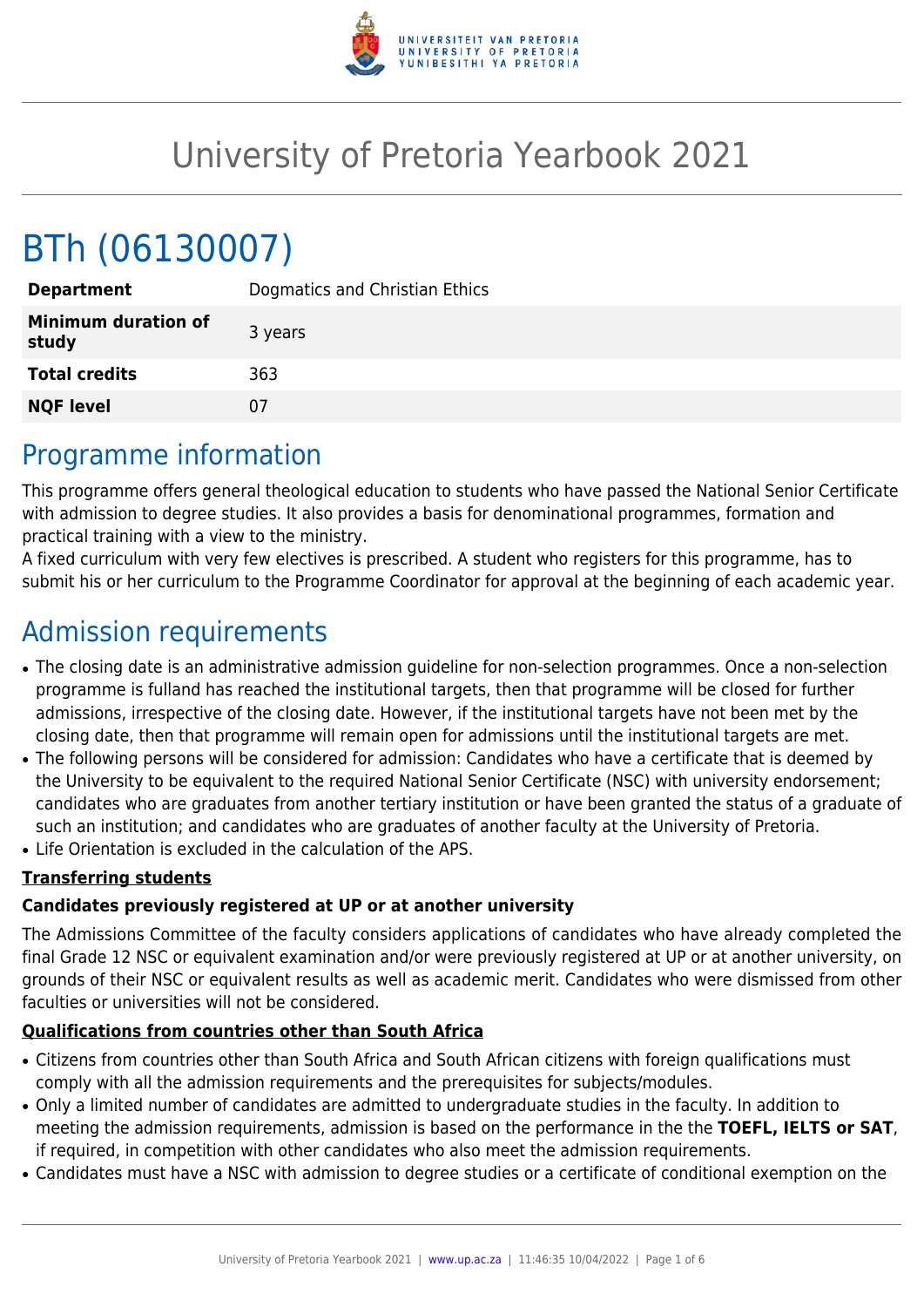

basis of a candidate's foreign qualifications, the so-called "Immigrant" or "Foreign Conditional Exemption". The only condition for the "Foreign Conditional Exemption" that is accepted is: 'completion of the degree course'. The exemption certificate is obtainable from Universities South Africa (USAf). Detailed information is available on the website at [click here](http://mb.usaf.ac.za).

#### **University of Pretoria website:** [click here](http://www.up.ac.za/theology)

| <b>Minimum requirements</b><br><b>Achievement level</b>            |                 |            |
|--------------------------------------------------------------------|-----------------|------------|
| <b>English Home Language or</b><br><b>English First Additional</b> |                 | <b>APS</b> |
| Language<br>NSC/IEB                                                | <b>AS Level</b> |            |
|                                                                    |                 | 78         |

\* Cambridge A-level candidates who obtained at least a D in the required subjects and International Baccalaureate (IB) HL candidates who obtained at least a 4 in the required subjects will be considered for admission.

## Examinations and pass requirements

#### **Special examinations**

#### See also General Regulations G.12.6.

A student who complies with all the requirements for the degree with the exception of a maximum of two semester modules or one year-module, in each of which a combined mark of at least 40% has been obtained, may be admitted to a special examination in the same modules at the end of the following semester.

## Promotion to next study year

- To be admitted to the second year of study, a student must pass at least eight semester modules, unless the Dean decides otherwise.
- To be admitted to the third year of study, a student must pass at least 21 semester modules, unless the Dean decides otherwise.

#### **Academic exclusion**

The Dean may, on recommendation of the relevant Faculty committee, exclude a student academically by the cancellation of the registration for that particular year or for the following year, if he or she does not comply with the minimum set of requirements. The student may appeal against the academic exclusion, but it is advisable to address any problems as soon as possible. It remains the student's responsibility to approach the relevant lecturer as soon as academic problems are being experienced.

## Pass with distinction

The degree is conferred with distinction on a student who obtains an average of 75% (GPA) in the three years of study, provided that not one of the modules had been failed previously and that the programme was completed within the minimum prescribed period.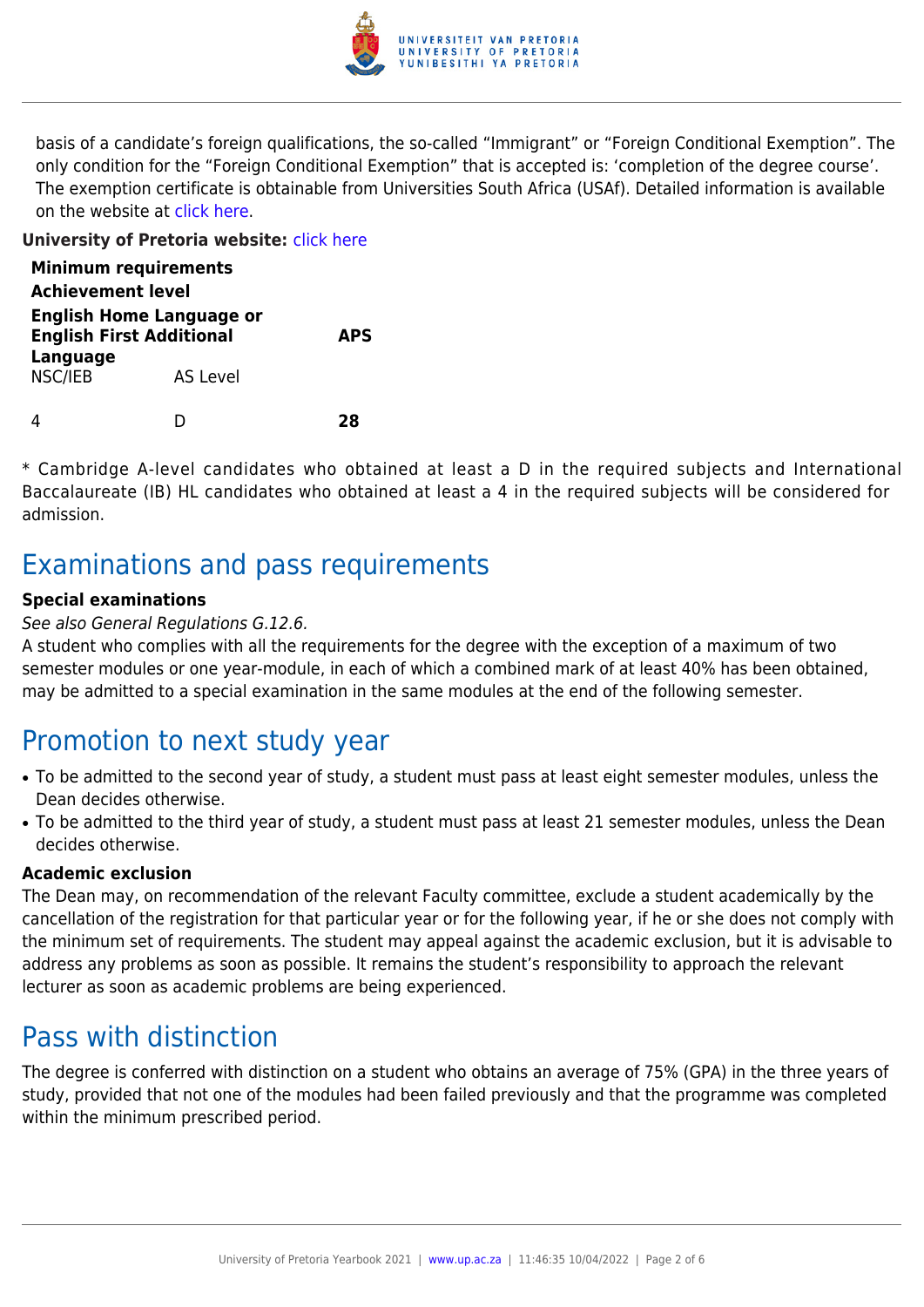

# General information

#### **Information on modules**

- If a module does not attract enough student registrations to be presented economically, the Dean may decide to withdraw it. Students will be advised in time of such decisions in order to register for an alternative module.
- The timetable of lectures must be consulted.
- A student may, with the consent of the Dean, exceed the number of modules per study year by two semester modules or one year module.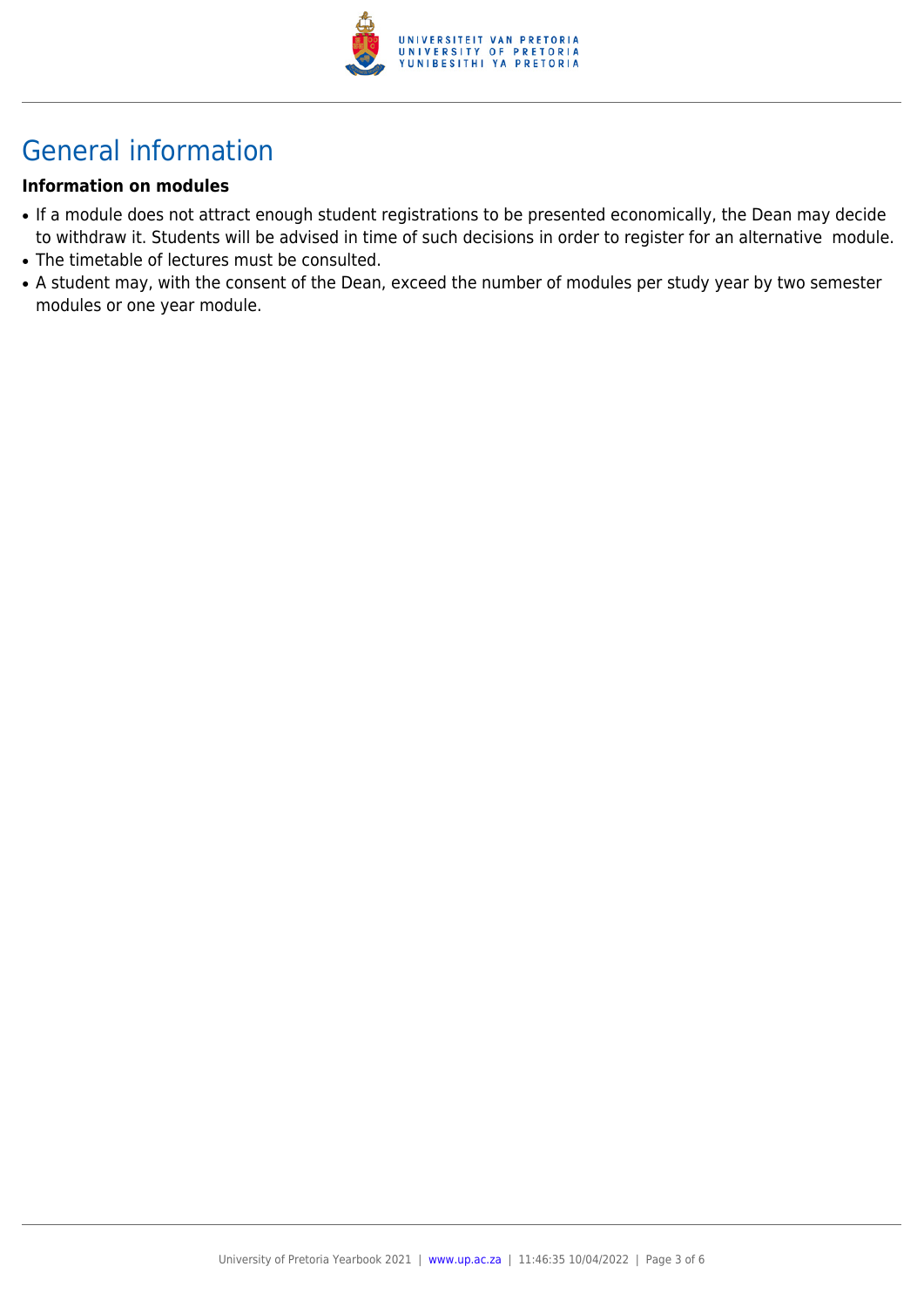

# Curriculum: Year 1

#### **Minimum credits: 128**

Two electives from any faculty may be selected if the student meets the prerequisites. The list below are electives from Theology and Religion but students are not limited to these.

All core and fundamental modules must be taken.

### **Fundamental modules**

[Academic information management 111](https://www.up.ac.za/yearbooks/2021/modules/view/AIM 111) (AIM 111) - Credits: 4.00 [Academic information management 121](https://www.up.ac.za/yearbooks/2021/modules/view/AIM 121) (AIM 121) - Credits: 4.00 [Academic literacy 110](https://www.up.ac.za/yearbooks/2021/modules/view/ALL 110) (ALL 110) - Credits: 6.00 [Academic literacy for Theology 120](https://www.up.ac.za/yearbooks/2021/modules/view/ALL 120) (ALL 120) - Credits: 6.00 [Academic orientation 105](https://www.up.ac.za/yearbooks/2021/modules/view/UPO 105) (UPO 105) - Credits: 0.00

### **Core modules**

[Introduction to the New Testament 111](https://www.up.ac.za/yearbooks/2021/modules/view/NTL 111) (NTL 111) - Credits: 10.00 [Gospels: Mark and Matthew 121](https://www.up.ac.za/yearbooks/2021/modules/view/NTL 121) (NTL 121) - Credits: 10.00 [Introduction to the world of the Old Testament 111](https://www.up.ac.za/yearbooks/2021/modules/view/OTL 111) (OTL 111) - Credits: 10.00 [Narratives in the Old Testament 121](https://www.up.ac.za/yearbooks/2021/modules/view/OTL 121) (OTL 121) - Credits: 10.00 [Practical Theology: Introduction and insertion 111](https://www.up.ac.za/yearbooks/2021/modules/view/PRT 111) (PRT 111) - Credits: 10.00 [Theory of religion 110](https://www.up.ac.za/yearbooks/2021/modules/view/REL 110) (REL 110) - Credits: 12.00 [Introduction to the study of religion 121](https://www.up.ac.za/yearbooks/2021/modules/view/RSM 121) (RSM 121) - Credits: 10.00 [Faith and stories 111](https://www.up.ac.za/yearbooks/2021/modules/view/SHT 111) (SHT 111) - Credits: 10.00 [History of Christianity in Southern Africa 121](https://www.up.ac.za/yearbooks/2021/modules/view/SHT 121) (SHT 121) - Credits: 10.00

### **Elective modules**

[Introduction to Community engagement 110](https://www.up.ac.za/yearbooks/2021/modules/view/CYE 110) (CYE 110) - Credits: 10.00 [Researching communities 120](https://www.up.ac.za/yearbooks/2021/modules/view/CYE 120) (CYE 120) - Credits: 10.00 [Kaleidoscope of religions 120](https://www.up.ac.za/yearbooks/2021/modules/view/REL 120) (REL 120) - Credits: 12.00 [Introduction to Spirituality 110](https://www.up.ac.za/yearbooks/2021/modules/view/SRY 110) (SRY 110) - Credits: 10.00 [Religion, scripture and spirituality 120](https://www.up.ac.za/yearbooks/2021/modules/view/SRY 120) (SRY 120) - Credits: 10.00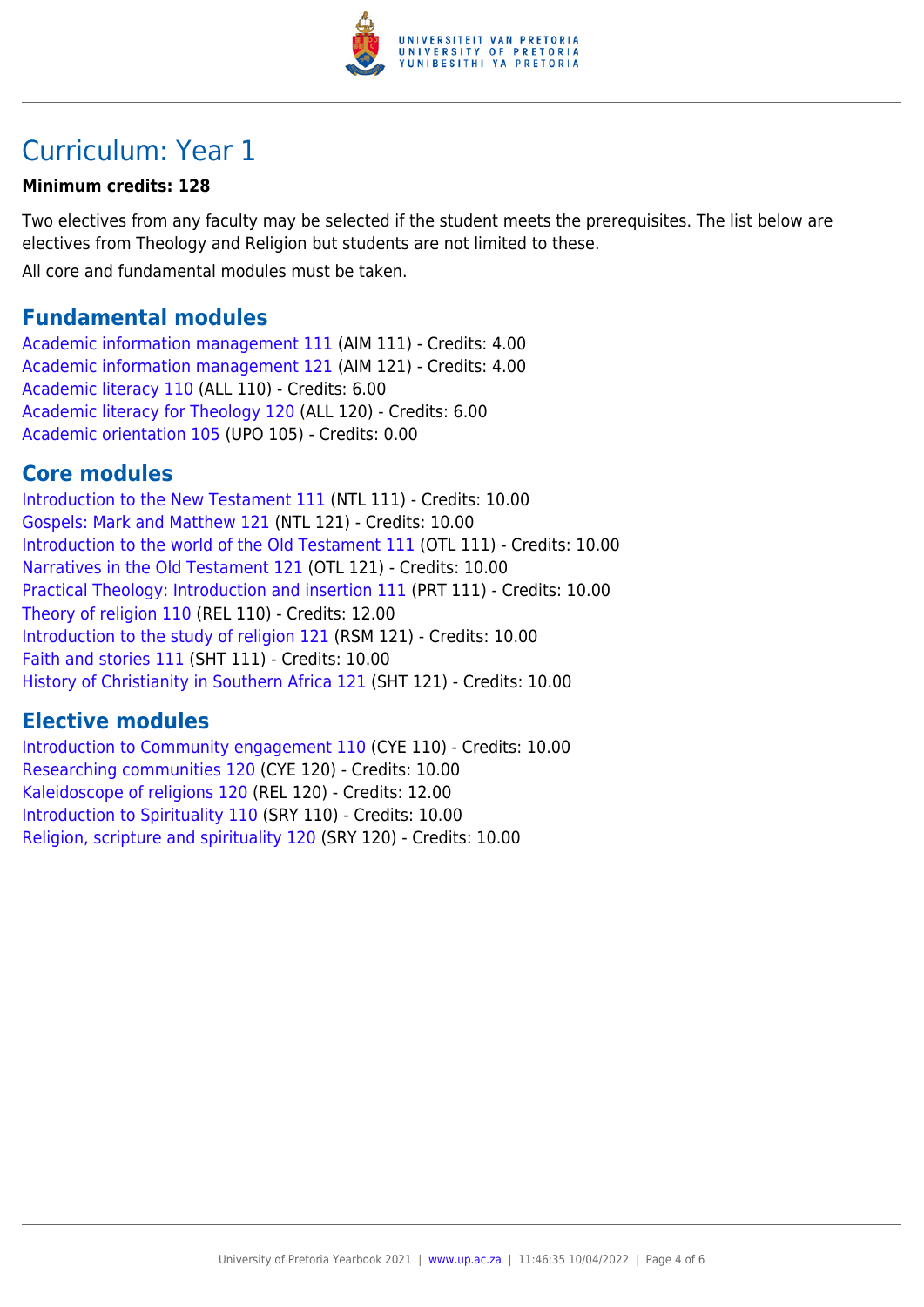

# Curriculum: Year 2

#### **Minimum credits: 110**

**All** prescribed modules must be taken

### **Core modules**

[Gospels: Luke-Acts 211](https://www.up.ac.za/yearbooks/2021/modules/view/NTL 211) (NTL 211) - Credits: 10.00 [Johannine literature 221](https://www.up.ac.za/yearbooks/2021/modules/view/NTL 221) (NTL 221) - Credits: 10.00 [Old Testament exegesis and former prophets 211](https://www.up.ac.za/yearbooks/2021/modules/view/OTL 211) (OTL 211) - Credits: 10.00 [Poetry and apocalypses 221](https://www.up.ac.za/yearbooks/2021/modules/view/OTL 221) (OTL 221) - Credits: 10.00 [Practical Theology: Understanding and interpreting I 211](https://www.up.ac.za/yearbooks/2021/modules/view/PRT 211) (PRT 211) - Credits: 10.00 [Practical Theology: Understanding and interpreting II 221](https://www.up.ac.za/yearbooks/2021/modules/view/PRT 221) (PRT 221) - Credits: 10.00 [Key concepts and topics in missiology 211](https://www.up.ac.za/yearbooks/2021/modules/view/RSM 211) (RSM 211) - Credits: 10.00 [Theologies of the South 221](https://www.up.ac.za/yearbooks/2021/modules/view/RSM 221) (RSM 221) - Credits: 10.00 [Faith and beliefs 211](https://www.up.ac.za/yearbooks/2021/modules/view/SHT 211) (SHT 211) - Credits: 10.00 [Being human 221](https://www.up.ac.za/yearbooks/2021/modules/view/SHT 221) (SHT 221) - Credits: 10.00 [Theology in history 224](https://www.up.ac.za/yearbooks/2021/modules/view/SHT 224) (SHT 224) - Credits: 10.00